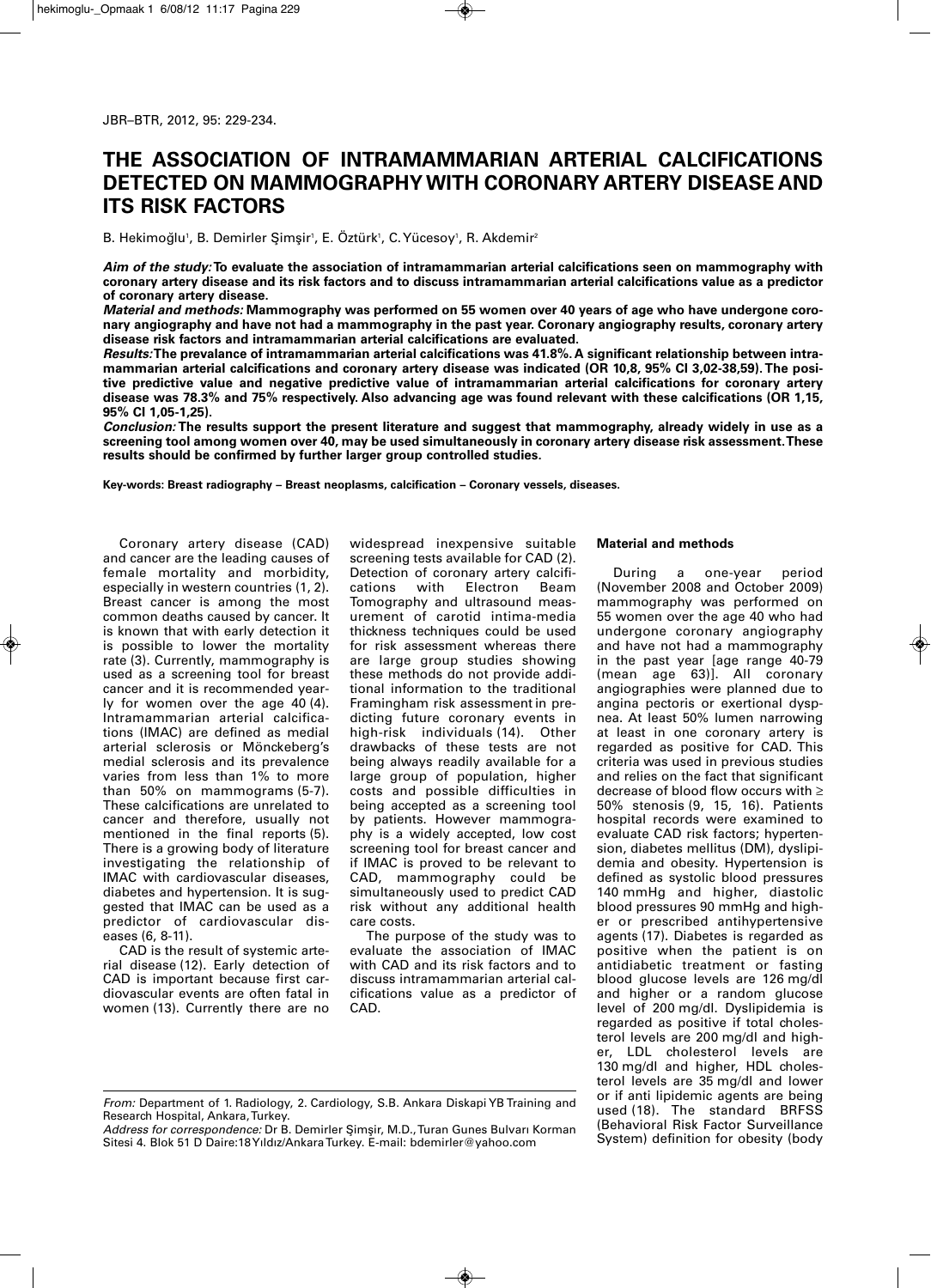mass index  $[BMI] \geq 30.0$  kg/m<sup>2</sup>, calculated by using self-reported height and weight) was used.

All patients underwent mammography 7-14 days after coronary angiography. For all patients standard views (craniocaudal and mediolateral-oblique) were obtained by Fischer HF-X Plus (Denver, CO) conventional mammography unit. Further views such as spot compression, and magnification were obtained when necessary.Two radiologists who have more than 6 years of experience in breast imaging, who were blind to coronary angiography results, clinical data and patients' hospital records analysed the mammograms according to BIRADS (breast imaging and reporting data system) classification, also presence of IMAC was noted in the final reports. Parallel, linear calcifications and amorphic calcifications in between along the course of a vessel in one or both breasts, at least on one mammographic view was defined as positive for IMAC (19). IMAC severity was not graded by any scoring system.

### *Statistical analysis*

Data analysis was performed by using Statistical Package for Social Sciences (SPSS) version 11.5 software (SPSS Inc., Chicago, IL, United States). Whether the metric discrete variables were shown as mean ± standard deviation, otherwise, percentages were used for categorical variables. The mean differences between groups were evaluated by Student's t test. Categorical date was analyzed by Pearson Chi-square or Fisher's exact test, where appropriate. Multiple Logistic Regression Analyses (Backward method) were used to control for potential confounding effects. Any variable whose univariable test had a p value less than 0.25 was accepted as a candidate for the multivariable model along with all variables of known clinical importance. Odds ratio (OR) and 95% confidence intervals (CI) for all independent variables were also calculated. A p value less than 0.05 was considered statistically significant.

# **Results**

Coronary angiography results of 55 patients were evaluated; 26 of them (47.3%) had significant CAD, whereas 29 of them (52.7%) had no significant coronary artery stenosis (Table I). The prevalence for IMAC was calculated as 41.8%.



*Fig. 1.* — 72-year-old patient. A. Bilateral MLO and B. Bilateral CC mammogram views showing IMAC. Significant stenosis of coronary arteries detected on coronary angiography.The patient also had hypertension and dyslipidemia.



*Fig. 2.* — A. Bilateral MLO and B. bilateral CC mammogram views showing IMAC. Significant stenosis of coronary arteries detected on coronary angiography.The patient did not have hypertension, dyslipidemia or obesity.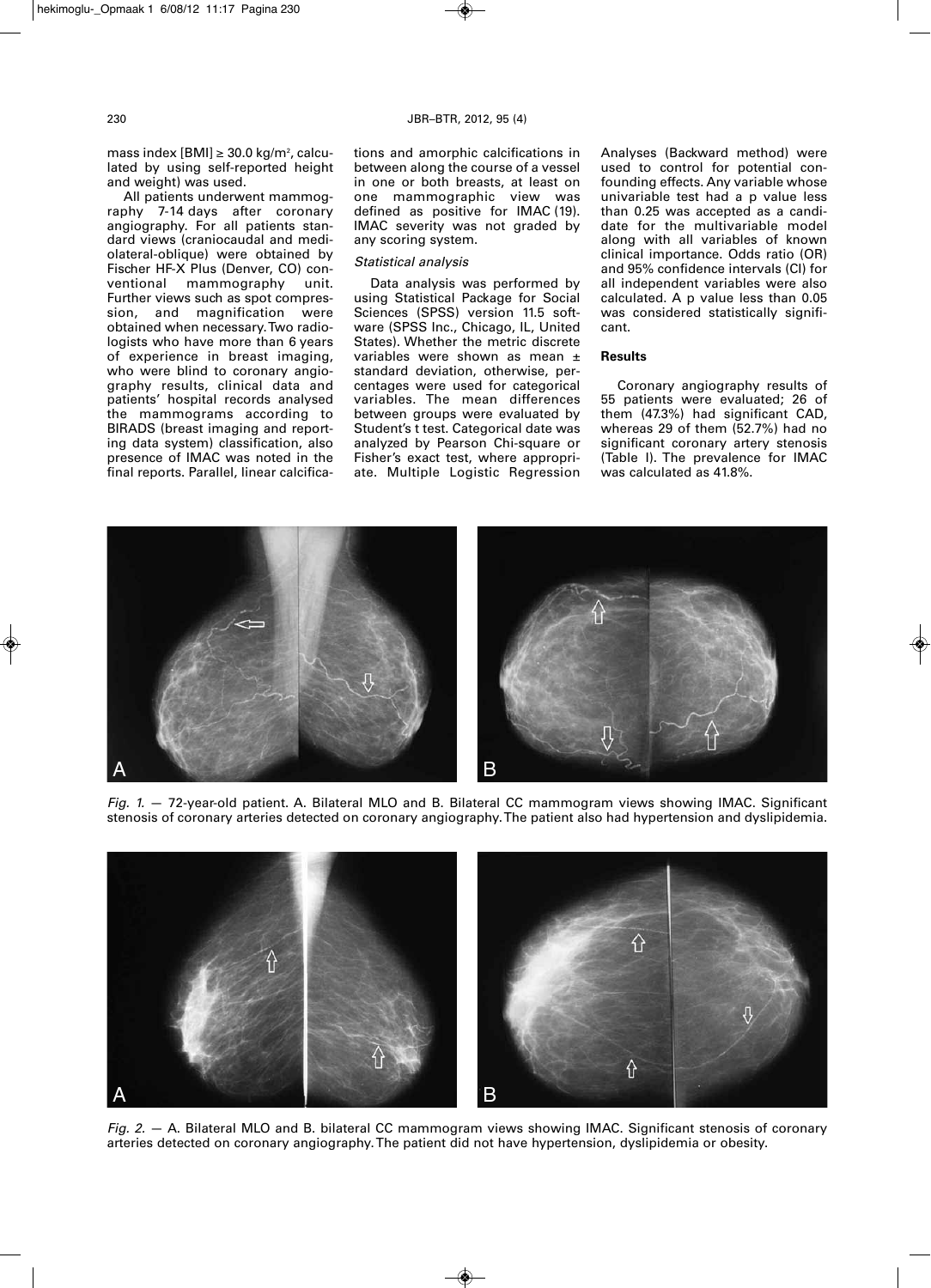The mean age of CAD positive patients (67.3  $\pm$  7.5) was higher than CAD negative group (59.1  $\pm$  8.5) (p < 0.001). It is shown that advancing age was associated with significant increased risk of CAD (p < 0.001, OR 1.1). Among patients with positive findings for CAD, 18 (69.2%) patients also had IMAC on their mammograms (Fig. 1,2). Only 5 (17.2%) of the patients with negative CAD findings had IMAC on their mammograms It is calculated that recognition of IMAC on mammography increased the detection of the significant coronary artery stenosis (p < 0.001, OR 10.8). Hypertension was found to be a risk factor which increased the development of CAD (p < 0.05, OR 5.4). In the CAD positive group 92.3% of the patients were hypertensive compared with 69% hypertensive patients in the CAD negative group.

The patients were also evaluated in terms of DM, dyslipidemia and obesity. DM and dyslipidemia prevalence was found higher in CAD positive group whereas the difference between CAD positive and negative groups was not statistically significant.

All results regarding these issues are summarized in Table II.

When multivariate logistic regression analyses were performed for risk factors, strong correlation was found between CAD and IMAC (OR: 5.4,  $p < 0.05$ ). This correlation was even stronger after adjustment for risk factors (OO: 6.3, p < 0.05). Hypertension was not a significant factor for CAD on multivariate analyses (Table III).

The correlation between IMAC and CAD and its risk factors is shown at table IV. Advancing age (OR 1.1), hypertension (OR 10) and positive CAD on angiography (OR 10.8) was found significantly associated with

|  | Table I. – Patients distribution of CAD and IMAC. |  |  |
|--|---------------------------------------------------|--|--|
|  |                                                   |  |  |

|             | $IMAC$ $(-)$ $(n)$ | $IMAC (+) (n)$ | Total (n) |
|-------------|--------------------|----------------|-----------|
| $CAD$ $(-)$ | 24                 | 5              | 29        |
| $CAD (+)$   |                    | 18             | 26        |
| Total       | 32                 | 23             | 55        |

IMAC. DM and dyslipidemia prevalence was also higher in IMAC positive group but the difference between two groups did not a reach statistically significant level.

The sensitivity, specificity, and positive and negative predictive value of IMAC detected on mammograms for predicting prevalent CAD were 69.2%, 82.8%, 78.3% and 75%, respectively.

## **Discussion**

IMAC is the result of calcium deposition in the media layer of arteries and it has a characteristic appearance on mammograms. These calcifications are rare under the age 50 and seen as railroad track pattern or ring-like on 'en face' images. Their mechanism is not clearly known (20). Calcium deposits were considered as a natural part of aging and were thought to have no clinical significance but recent studies show correlation between IMAC and CAD and cardiovascular mortality (6, 8, 9). The prevalence of IMAC varies from less than 1% to more than 50% in previous studies (7). The possible reasons for this wide range are the differences in baseline risks of study groups, increase in detection of calcification with advancing imaging technology and IMAC not being mentioned in the final reports because it is not relevant to malignity. Iribarren et al performed a

large group cohort study among

12 761 women over the age 40 who attended multiphasic health check ups that included mammography (8). IMAC prevalence was low (3%) compared with other studies (2, 6, 10, 21). This could be explained by low prevalence of CAD and its risk factors among the study population which consisted of generally healthy check up patients. Besides, the radiologists also might have overlooked IMAC as the tests were run for screening purposes. Iribarren et al. found significant positive correlation between IMAC and DM, increasing age and parity. After adjustment for other variants (age, education level, race, cigarette smoking, alcohol use, BMI, serum total cholesterol, hypertension, DM, parental history of myocardial infarction (MI), parity, and hormone replacement therapy), IMAC was associated with a 1.32-fold increased risk of CAD (8). Another study by Von Noord et al. reported a 9.1% IMAC prevalence among a 12.239-patient group which consisted of women over the age 50 who participated in a population-based breast cancer screening project. IMAC was found significantly related with hypertension, stroke and MI (6). In the present study, similar to Irribaren and Von Noord's large group studies, significant relation was found between IMAC and CAD. On the other hand IMAC prevalence was 41.8 % which is a high value compared with mentioned other two studies. This is could be due to

| <b>Variants</b> | <b>CAD</b> negative<br>$(n = 29)$ (%) | <b>CAD positive</b><br>$(n = 26)$ $\binom{9}{6}$ | p       | OR* (%95 Cl**)        |
|-----------------|---------------------------------------|--------------------------------------------------|---------|-----------------------|
| Age             | $59.1 \pm 8.5$                        | $67.3 \pm 7.5$                                   | < 0.001 | 1,136 (1,049-1,231)   |
| <b>IMAC</b>     | $5(17,2\%)$                           | 18 (69,2%)                                       | < 0.001 | 10,800 (3,022-38,594) |
| Hypertension    | $20(69,0\%)$                          | 24 (92,3%)                                       | 0,031   | 5,400 (1,044-27,924)  |
| <b>DM</b>       | 10(34,5%)                             | $13(50,0\%)$                                     | 0.244   | 1,900 (0,642-5,623)   |
| Dyslipidemia    | $18(62,1\%)$                          | 17(65,4%)                                        | 0,799   | 1,154 (0,383-3,476)   |
| Obesity         | $9(31,0\%)$                           | 3(11,5%)                                         | 0,081   | 0,290 (0,069-1,220)   |

\*\* Confidence Interval.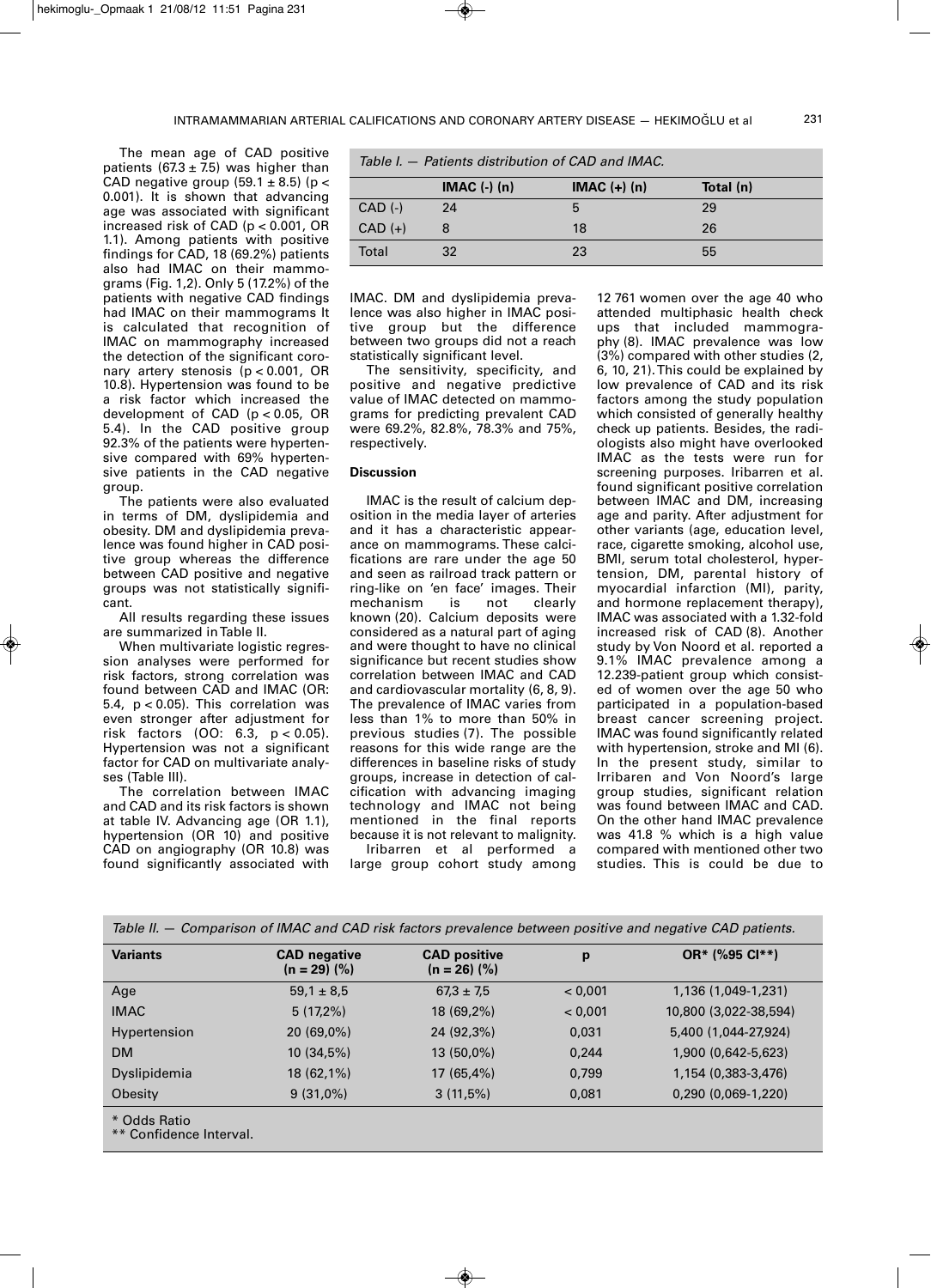| Table III. — Correlation of positive CAD with IWAC after adjustment for risk factors. |                   |             |       |                        |  |
|---------------------------------------------------------------------------------------|-------------------|-------------|-------|------------------------|--|
| <b>Variants</b>                                                                       | <b>Odds Ratio</b> | <b>Wald</b> | p     | %95 Confident Interval |  |
| <b>Model I</b>                                                                        |                   |             |       |                        |  |
| Age                                                                                   | 1,095             | 3,781       | 0,052 | 0,999-1,201            |  |
| Hypertension                                                                          | 1,979             | 0,529       | 0,467 | 0,315-12,451           |  |
| <b>DM</b>                                                                             | 2,870             | 2,064       | 0,151 | 0,681-12,093           |  |
| Obesity                                                                               | 0,574             | 0,369       | 0,543 | 0,096-3,435            |  |
| <b>IMAC</b>                                                                           | 5,415             | 5,083       | 0,024 | 1,247-23,512           |  |
| Model 2*                                                                              |                   |             |       |                        |  |
| Age                                                                                   | 1,098             | 4,070       | 0,044 | 1,003-1,203            |  |
| Hypertension                                                                          | 2,077             | 0,616       | 0,432 | 0,335-12,877           |  |
| <b>DM</b>                                                                             | 2,757             | 1,955       | 0,162 | 0,665-11,428           |  |
| <b>IMAC</b>                                                                           | 5,796             | 5,602       | 0,018 | 1,353-24,838           |  |
| Model 3**                                                                             |                   |             |       |                        |  |
| Age                                                                                   | 1,102             | 4,425       | 0,035 | 1,007-1,207            |  |
| <b>DM</b>                                                                             | 2,784             | 2,026       | 0,155 | 0,680-11,402           |  |
| <b>IMAC</b>                                                                           | 6,652             | 6,971       | 0,008 | 1,629-27,156           |  |
| Model 4***                                                                            |                   |             |       |                        |  |
| Age                                                                                   | 1,091             | 3,906       | 0,048 | 1,001-1,190            |  |
| <b>IMAC</b>                                                                           | 6,315             | 6,976       | 0,008 | 1,609-24,789           |  |
|                                                                                       |                   |             |       |                        |  |

*Table III. — Correlation of positive CAD with IMAC after adjustment for risk factors.*

\* adjustment for obesity

\*\* adjustment for obesity and hypertension

\*\*\* adjustment for obesity, hypertension and DM.

| Table IV. – Correlation between IMAC and CAD and its risk factors. |                                    |                                    |         |                       |  |
|--------------------------------------------------------------------|------------------------------------|------------------------------------|---------|-----------------------|--|
| <b>Variants</b>                                                    | <b>IMAC Negative</b><br>$(n = 32)$ | <b>IMAC</b> positive<br>$(n = 23)$ | p       | OR*(%95 Cl**)         |  |
| Age                                                                | $59.4 \pm 8.9$                     | $68.0 \pm 6.5$                     | < 0.001 | 1,152 (1,056-1,256)   |  |
| $CAD$ $(+)$ Angiography                                            | $8(25,0\%)$                        | 18 (78,3%)                         | < 0.001 | 10,800 (3,022-38,594) |  |
| Hypertension                                                       | 22 (68,8%)                         | 22(95,7%)                          | 0.017   | 10,000 (1,178-84,900) |  |
| <b>DM</b>                                                          | 13 (40,6%)                         | $10(43,5\%)$                       | 0,832   | 1,124 (0,380-3,327)   |  |
| Dyslipidemia                                                       | 19 (59,4%)                         | $16(69,6\%)$                       | 0.438   | 1.564 (0.503-4.862)   |  |
| Obesity                                                            | $10(31,3\%)$                       | 2(8,7%)                            | 0,046   | 0,210 (0,041-1,071)   |  |
| * Odds Ratio<br>** Confidence Interval.                            |                                    |                                    |         |                       |  |

increased CAD risk in the present study population, also attention was paid to mention the presence of IMAC on mammography reports as a part of study design.

Henkin et al. reported IMAC prevalence as 41% among 319 patients (187 patients with severe CAD and 132 patients with negative CAD on coronary angiography) (21). The study population was parallel with the present study and consisted of patients who had undergone

coronary angiography with suspicion of CAD. Although the IMAC prevalence of the two studies show noteworthy similarity, Henkin et al. did not find significant relation between IMAC and CAD.The authors reported that regarding only severe stenosis as CAD positive might have a role in this result. They found significant relation between IMAC and increasing age, hypertension and DM. In our study IMAC and hypertension was found correlated on univariate analyses whereas on multivariate analyses the correlation was not found significant. This result might have been due to our limited study population.

IMAC detected on mammography might point to CAD and increasing age seems an important risk factor for CAD and IMAC. Dale et al. found significant relation between IMAC and CAD, between IMAC and increasing age (2).The present study also supports their result showing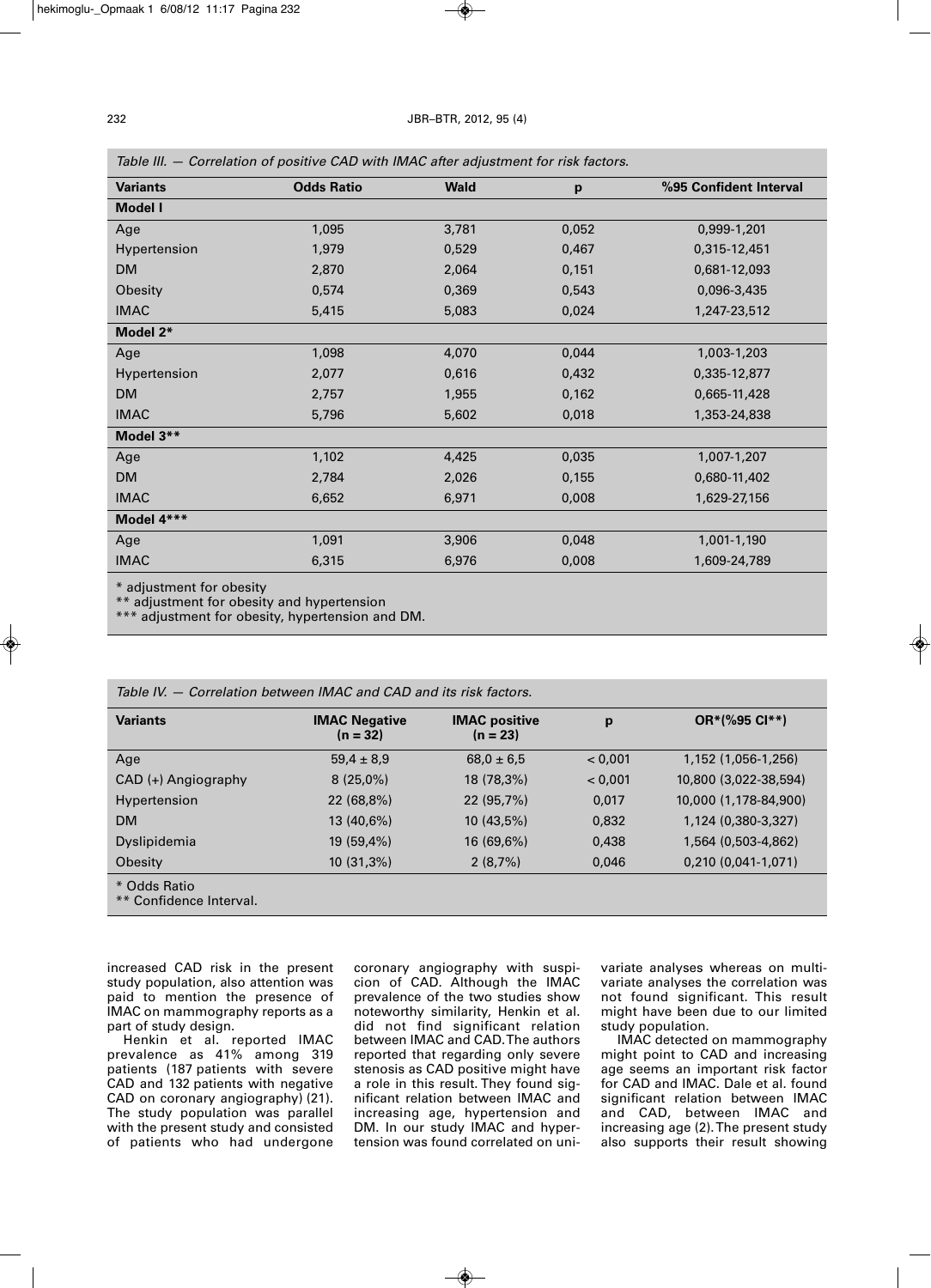significant relation between IMAC and CAD, and also between IMAC and increasing age. Another study by Moshyedi et al. evaluated the relation between IMAC and CAD in a 182-patient study and they divided the patients into two age-groups; aged below 59 and aged above 59. All patients had undergone coronary angiography and mammography, similar to the present study. In the age-below-59 group IMAC's positive predictive value and negative predictive value for CAD was found 88% and 65% respectively which is a statistically significant result. On the other hand they did not find a strong correlation in the aged above 59 group and stated that the correlation decreased with increasing age (9). In the present study, the patients were not classified according to age and IMAC's positive predictive value and negative predictive value for CAD is 78.3% and 75% respectively.

Oliveira et al. evaluated CAD and its risk factors relation in their study and on multivariate analyses, they found hypertension, family history and IMAC associated with CAD (22). In the present study, in addition to increasing age and IMAC, hypertension was also found to be associated with CAD on univariate analyses. Hypertension is a well known risk factor for CAD, whereas on multivariate analyses it was not found to be significant for CAD.This could be due to small population of the present study as previously mentioned.

There are several studies showing significant association between DM and IMAC and suggesting IMAC as an additional risk factor for diabetic women (7, 23, 24). On the contrary, there are other authors claiming IMAC and DM are not related (25, 26). Sickles and Galvin's study showed IMAC to be related to increasing age rather than DM (25). Similarly in the present study, IMAC and increasing age showed correlation (p < 0,001) although IMAC and DM did not have a significant relation ( $p > 0.05$ ).

Although the present study supports significant association between IMAC and CAD, a limitation of the study is that the number of cases is too limited for broad generalizations. Before IMAC could be considered a clue for CAD, confirmation by further large group controlled studies is necessary.

#### **Conclusion**

CAD is a leading cause of death and it may present as a fatal cardio-

vascular event. Early detection is highly important whereas there are no current widespread suitable screening tests for CAD and the patients are evaluated for risk factors.

Mammography is a widely used, well accepted screening tool for another leading cause of death among women, breast cancer. If IMAC is proved to be an independent risk factor for CAD, mammograms could be simultaneously used to predict CAD risk.

The results of the present study support the present literature, indicating a significant relationship between IMAC and CAD. After adjustment for well known risk factors, increasing age and IMAC are found to be independently and significantly important to predict CAD.

This study suggests that mammography, already widely in use as a screening tool among women over 40, may be used simultaneously in coronary artery disease risk assessment without any additional health costs. Indicating IMAC in the final mammography reports is important as it could alert the clinician to evaluate the previously unsuspected patient for CAD with further tests. However it has to be emphasized that the results of the study are based on a relatively low number of patients and they should be supported with larger group controlled studies before IMAC could be considered an indicator of CAD, grading of IMAC and CAD could also be useful.

#### **References**

- 1. National Heart, Lung, and Blood Institute Web site. Morbidity and mortality: 2004 chartbook on cardiovascular, lung and blood diseases [chartbook online]. Bethesda, MD: National Institutes of Health, 2004: 5-
- 9.<br>2. Dale P.S., Mascarhenas C., Richards M., Mackie G.: Mammography as a screening tool for coronary artery disease*. J Surg Res*, 2008, 148: 1-6.
- 3. Topuz E., Aydıner A.: Meme Kanseri, Biyoloji, Tanı, Evreleme, Tedavi. 1.basım, Istanbul, Nobel kitabevi, 2000, pp 136-138.
- 4. Dale P.S., Graham J., Nichols K.W.,<br>Catchings T., Richards M.: Catchings T., Richards M.: Mammography as a screening tool for peripheral vascular disease. *Am J Surg*, 2006, 192: 488-491.
- 5. Kim H., Greenberg J.S., Javitt M.C.: Breast calcifications due to Mönckeberg medial calcific sclerosis. *RadioGraphics*, 1999, 19: 1401-1403.
- 6. van Noord P.A., Beijerinck D., Kemmeren J.M., van der Graaf Y.:

Mammograms may convey more than breast cancer risk: breast arterial calcification and arterio-sclerotic related diseases in women of the DOM cohort. *Eur J Cancer Prev*, 1996, 5: 483-487.

- 7. Leinster S.J., Whitehouse G.H.: Factors which influence the occurrence of vascular calcification in the breast. *Br J Radiol*, 1987, 60: 457-458.
- 8. Iribarren C., Go A.S., Tolstykh I., Sidney S., Johnston S.C., Spring D.B.: Breast vascular calcification and risk of coronary heart disease, stroke, and heart failure. *J Womens Health* (Larchmt), 2004, 13: 381-389.
- 9. Moshyedi A.C., Puthawala A.H., Kurland R.J., O'Leary D.H.: Breast arterial calcification: association with coronary artery disease. Work in progress. *Radiology*, 1995, 194: 181- 183.
- 10. Cetin M., Cetin R., Tamer N.: Prevalence of breast arterial calcification in hypertensive patients. *Clin Radiol*, 2004, 59: 92-95.
- 11. Crystal P., Crystal E., Leor J., Friger M., Katzinovitch G., Strano S.: Breast artery calcium on routine mammography as a potential marker for increased risk of CVD. *Am J Cardiol*, 2000, 86: 216-217.
- 12. Schoepf U.J., Becker C.R., Ohnesorge B.M., Yucel E.K.: CT of coronary artery disease. *Radiology*, 2004, 232: 18-37.
- 13. Mosca L., Grundy S., Judelson J., et al.: AHA/ACC Consensus Panel Statement: A guide to preventive cardiology for women. *Circulation*, 1999, 99: 2480-2484.
- 14. Pearson T.: New tools for coronary risk assessment: What are their advantages and limitations?. *Circulation*, 2002, 105: 886-892.
- 15. Breen J.F., Schwartz R.S., et al.: Coronary artery calcification detected with ultrafast CT as an indication of coronary artery disease. *Radiology*, 1992, 185: 435-439.<br>16. Gould K.L., Linscomb K
- 16. Gould K.L., Lipscomb K., Hamilton G.W.: Physiologic basis for assessing critical coronary stenosis: instantaneous flow response and regional distribution during coronary hyperemia as measures of coronary flow reserve. *Am J Cardiol*, 1974, 33: 8794.
- 17. Chobanian A.V., Bakris G.L., Black H.R., et al.: National Heart, Lung, and Blood Institute Joint National Committee on Prevention, Detection, Evaluation, and Treatment of High Blood Pressure, National High Blood Pressure Education Program<br>Coordinating Committee. The Coordinating Committee*.* The Seventh Report of the Joint National Committee on Prevention, Detection, Evaluation, and Treatment of High Blood Pressure: the JNC 7 report. *JAMA*, 2003, 42: 1206-1252.
- Cholesterol Education Program (NCEP) Expert Panel on Detection, Evaluation, and Treatment of High Blood Cholesterol in Adults (Adult Treatment Panel III). *Circulation*, 2002 17, 106: 3143-421.